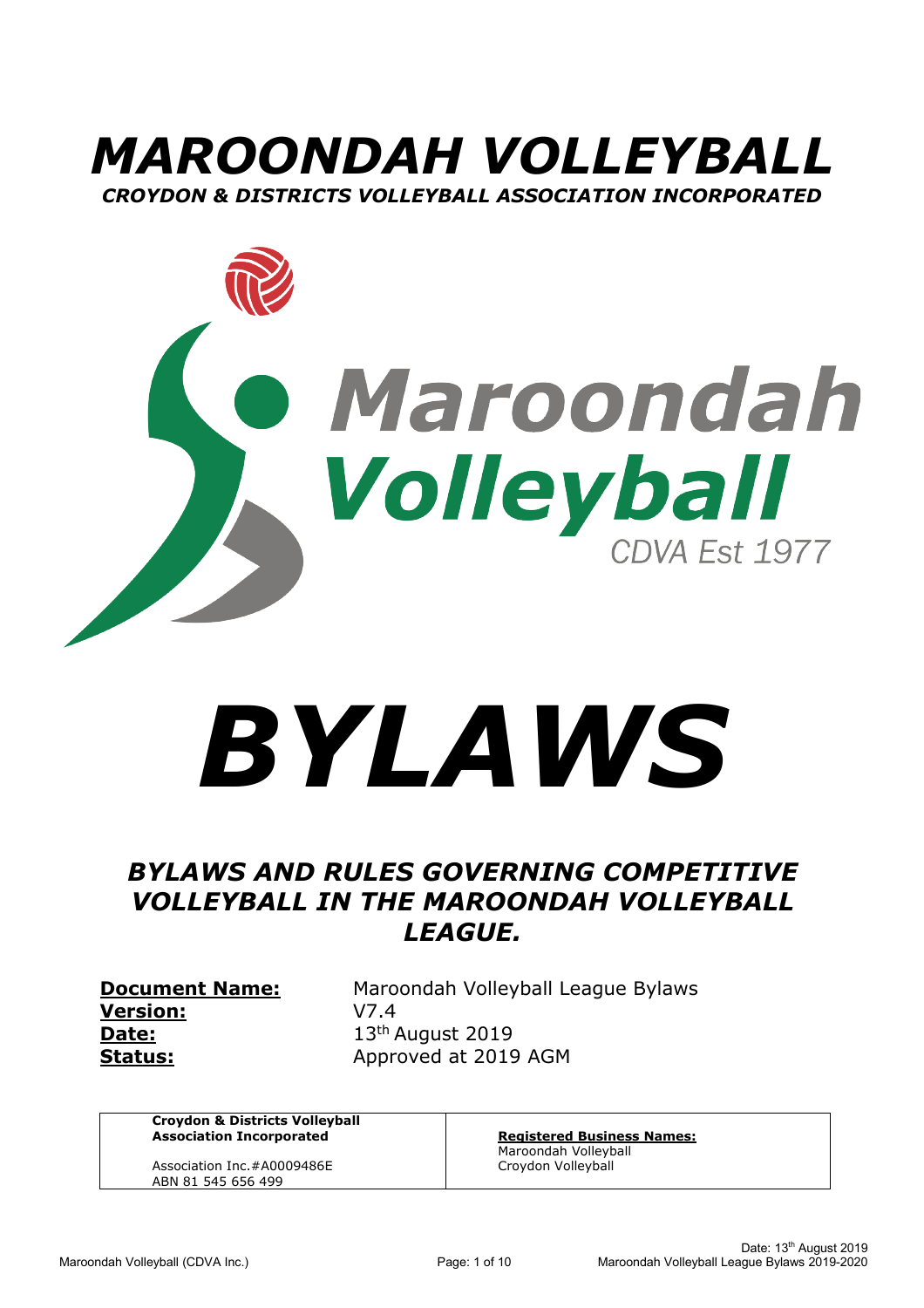# *MAROONDAH VOLLEYBALL*

*CROYDON & DISTRICTS VOLLEYBALL ASSOCIATION INCORPORATED*

## *BYLAWS*

### *BYLAWS AND RULES GOVERNING COMPETITIVE VOLLEYBALL IN THE MAROONDAH VOLLEYBALL LEAGUE.*

\*\*\*\*\*\*\*

All rules of the Federation of International Volleyball (FIVB), as specified in current Official International Volleyball Rules, shall apply except where inconsistent with local bylaws outlined below. \*\*\*\*\*\*\*

## **1. TIME LIMIT MATCHES:**

- 1.1. The Maroondah Volleyball League competitions shall be played as TIME LIMIT matches during the regular season. Both STARTING and FINISHING times will be scheduled.
- 1.2. Immediately the siren sounds the ball will be considered dead and no further play will take place.
- 1.3. The INTERVAL between each successive match shall be at least 7 minutes.
- 1.4.Duration of timeouts will be a maximum of 30 seconds.
- 1.5.Duration of interval between successive sets will be a maximum of 1 minute.
- 1.6.All matches are to be decided on the best of 5 sets. When a set is unfinished at the end of time limit, the team leading by 2 or more points shall be declared the WINNER of that set if it has reached at least 15 points except that in the fifth set the winner has reached at least 8 points.
- 1.7. No timeouts shall be allowed in the last 5 minutes of a time limit match. Substitutions are allowed at any time but must be completed without delay to the game.
- 1.8. In the last 5 minutes of a time limit match there shall be no interval available between sets. Teams will immediately change ends and prepare to play, making any necessary line-up changes as quickly as possible. An incomplete match may only be ended early by mutual agreement of both captains.
- 1.9.All finals matches will be the best of 5 sets with no time limit. The time duration between sets will be 3 minutes.

# **2. COMPETITION LADDER:**

2.1. Premiership points shall be allotted as follows:

| 4 points for a WIN                        | 2 points for a BYE  |
|-------------------------------------------|---------------------|
| 2 points for a DRAW                       | 0 points for a LOSS |
| Penalty points are detailed in Appendix A |                     |

- 2.2. PERCENTAGE will be calculated on a `FOR' and `AGAINST' basis, using progressive totals of SETS WON and LOST and POINTS WON and LOST.
- 2.3. The positions on the ladder shall be determined first by premiership points. If teams be equal on points, sets percentage shall determine position. If sets percentage be equal, points percentage shall determine position. In the event the points percentage, be equal after the last round, the Committee shall use a count back method to determine position.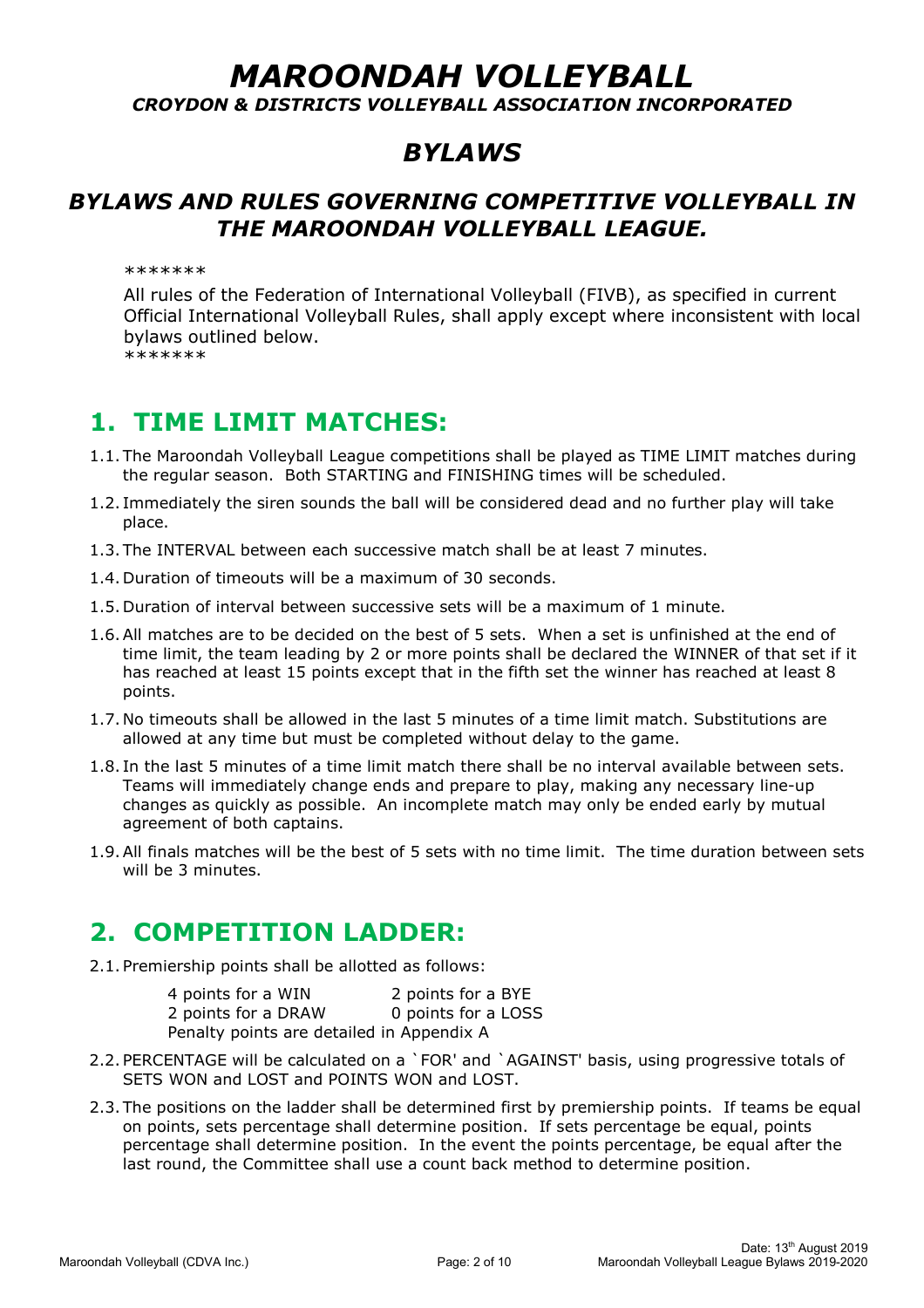## **3. REGISTRATION AND ELIGIBILITY TO PLAY:**

#### <span id="page-2-1"></span>**3.1.REGISTRATION:**

- 3.1.1. All players must register with the Association by completing the procedures stipulated in the Constitution of the Association on or before the day of the match in which they first play.
- <span id="page-2-2"></span>3.1.2. A player shall not be registered with more than one (1) team in each competition organised by the Association.
- 3.1.3. New players or team members must be registered online, with full name, address, phone number and other required details including emergency contact details for insurance purposes on or before the day of their first match.
- *3.1.4.* To maintain an even competition in each section or grade the Committee reserves the right to refuse registration or entry when it is deemed necessary.

#### *EXPLANATORY NOTE:*

*It is expected that team captains will use their discretion and recruit players of an appropriate standard for their section or grade. Where players are obviously incorrectly graded, permission to participate in further matches in that section or grade may be refused. The Committee reserves the right to regrade players and/or teams where it feels the player and/or team are inappropriately graded. This also applies to teams where the majority of players are capable and suitable to be playing in a higher grade of the competition.*

3.1.5. Team Entry Forms and payment for each registered team must be lodged by prior to the finals of the previous season or on the first night the team plays in the competition season, whichever comes later. Failure to comply will result in the team not being fixtured to play until the required team entry form is submitted.

#### **3.2.ELIGIBILITY TO PLAY:**

- 3.2.1. A player shall be eligible to play if he/she has been registered or transferred in the prescribed manner or not deemed ineligible by the following provisions.
- 3.2.2. A player shall not play with more than one (1) team in a competition round, excluding emergency fill in, see bylaw [3.2.3.](#page-2-0)
- <span id="page-2-0"></span>3.2.3. Forfeit Minimisation Rule: A player who is registered with the association may fill in as an emergency player for a team, that otherwise has four, five or six registered players (including a designated libero who must play as a regular player in this instance) and a scorer/linesman, with the approval of both captains. A player may only fill in for a team on this basis three times for the one team in the season and no more than five times in total. The player may not fill in for a team that is more than one section lower than the team in which they are registered. A maximum of 2 emergency players is permitted per team per game. The additional emergency player is permitted during the regular season (not finals) so a team can meet its duty obligations as outlined in Bylaw 8. Emergency players during the regular season must wear a contrasting playing top to that of the team they are filling in for.

#### *EXPLANATORY NOTE:*

*A player who is registered with a team in a different competition or night shall be eligible as an emergency player providing there is no expectation that the player will continue to play in that competition or night. Should the player expect to continue to play with that team they should register with that team.*

- 3.2.4. A player is considered a participant of a match when the player's name is entered on the score sheet and not struck out and is present at the court even if that player is not taking an active part in the match.
- 3.2.5. A player shall not be left entered on the team list unless he/she is present. Any player not present must be struck out on the score sheet.
- <span id="page-2-3"></span>3.2.6. Players arriving late for a match shall not play on court until the end of a set, and then shall be eligible to play in the remainder of the match.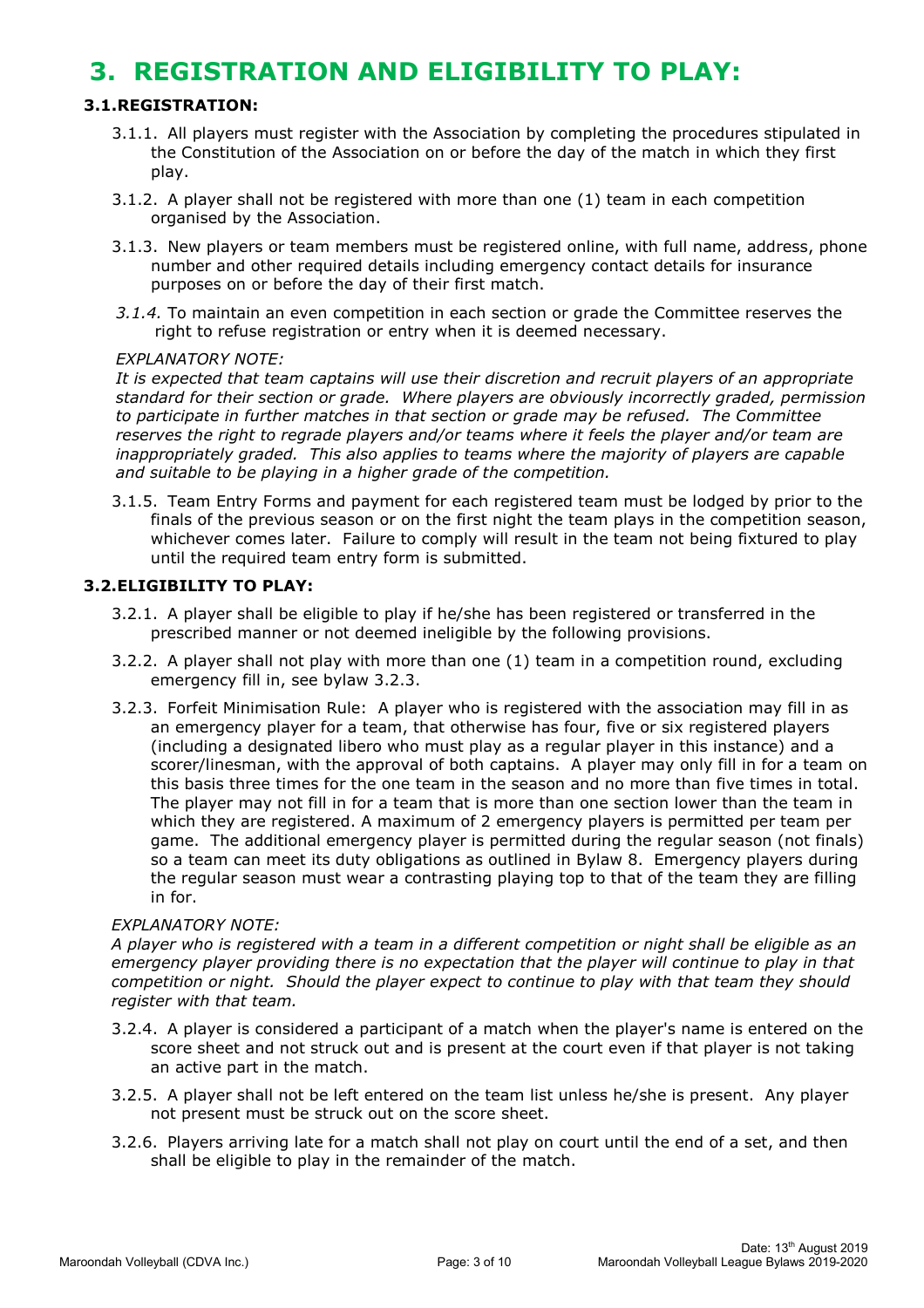- 3.2.7. A player shall become INELIGIBLE if he/she has:
	- (a) not been registered in the prescribed manner (Note bylaw [3.1\)](#page-2-1);
	- (b) not been transferred in the prescribed manner (refer to bylaw [4\)](#page-3-0);
	- (c) already played in that competition round unless bylaw [3.2.3](#page-2-0) applies;
	- (d) been registered with more than one team in each competition organised by the Association (bylaw [3.1.2\)](#page-2-2);
	- (e) been expelled, disqualified or suspended (for the period of that expulsion, disqualification or suspension).
- 3.2.8. A team fielding an INELIGIBLE player shall be penalised according to the schedule in Appendix A.
- <span id="page-3-2"></span>3.2.9. The following definition for team completion shall apply to competition matches:
	- (a) Complete Team. A team will be regarded as complete when it has 6 eligible players and a duty person.
	- (b) Partially Complete Team. A team will be regarded as partially complete when it has 5 eligible players and a duty person.
	- (c) Incomplete Team Open Competition. A team will be regarded as incomplete when it has less than 5 eligible players and a duty person.
	- (d) Incomplete Team Women's Competition. A team will be regarded as incomplete when it has less than 4 eligible players and a duty person.
- <span id="page-3-3"></span>3.2.10. A player must be at least twelve years old to play in the open competition, unless approved by the committee.
- 3.2.11. An incomplete team is subject to the provisions of bylaw [5.](#page-3-1)
- 3.2.12. If a team after using all substitutes is reduced to less than its starting formation for any reason during the set, the provisions of bylaw [5.9](#page-5-0) shall apply.
- 3.2.13. The Committee may, at its discretion, authorise a player or players to fill in for another team despite the bylaws, where it is requested in advance and there is, in the Committee's opinion, a benefit to the competition.

# <span id="page-3-0"></span>**4. TRANSFERS:**

- 4.1. A player may transfer to another team only ONCE during a competition.
- 4.2. The transfer is made by completing the relevant transfer box for their name on the front of the scoresheet or any other form as required from time to time.
- 4.3. Players with a team that withdraws from the competition may transfer to another team and the provisions of bylaw 4.1 shall not apply.

# <span id="page-3-1"></span>**5. FORFEITS:**

#### **5.1.FORFEIT DEFINITION:**

- 5.1.1. A forfeit shall arise in the following situations:
	- (a) a team refuses to play after being summoned to do so;
	- (b) a team, without justifiable reason, does not appear on the playing court on time;
	- (c) a team is declared INCOMPLETE for the set or for the match; or
	- (d) a team has not paid its required fees or fines.

#### **5.2.INCOMPLETE TEAM FORFEIT:**

- 5.2.1. A team is not complete until it has 5 eligible players and a duty person.
- 5.2.2. Women's Competition shall consist of 4 eligible players and a duty person.
- 5.2.3. A team not fielding the required number of people at the commencement of a match shall forfeit the first set 0-25.

If after 5 minutes the team remains incomplete it shall forfeit the second set 0-25. If after a further 10 minutes the team is still incomplete it shall forfeit the third set 0-25, and the match.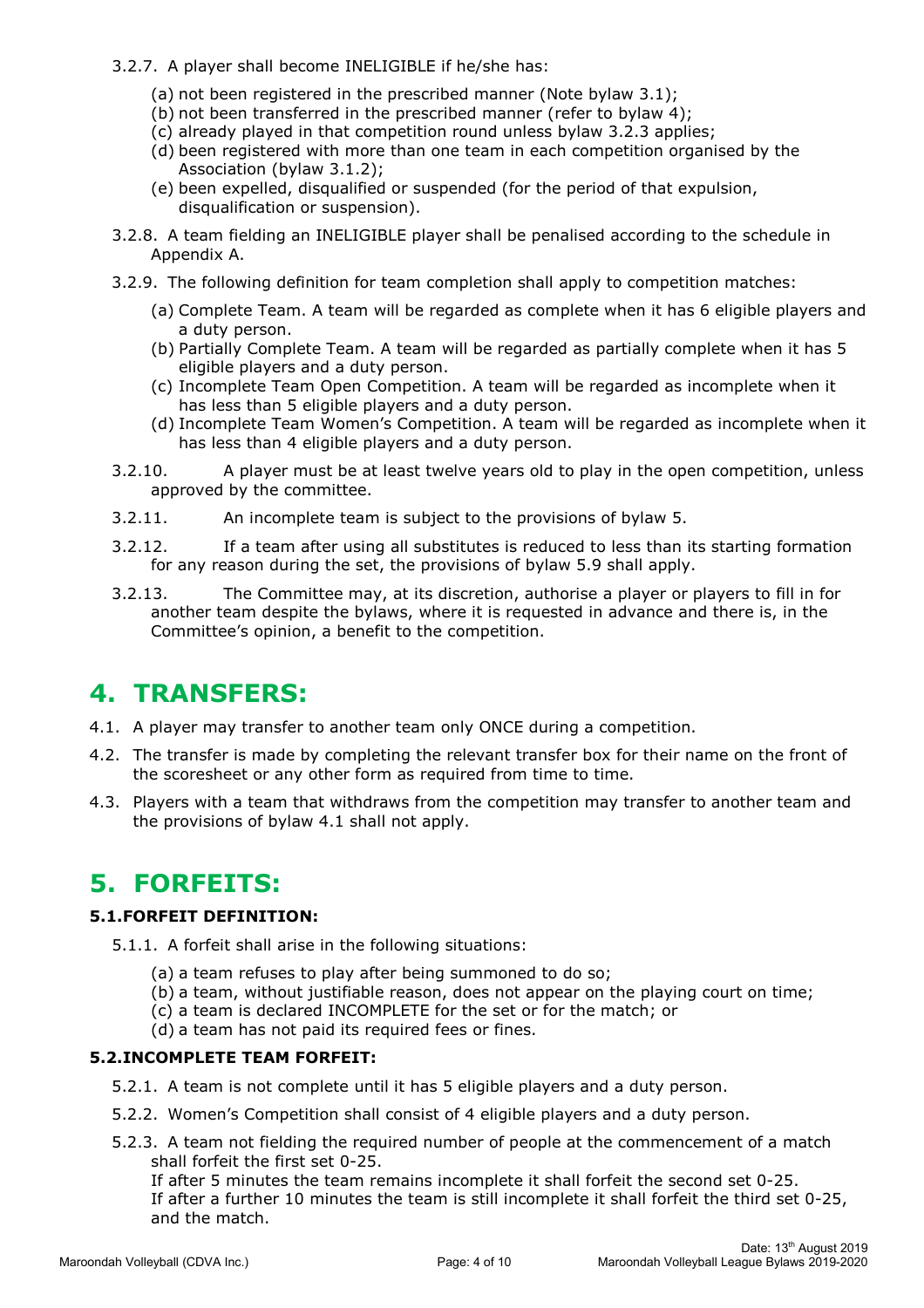<span id="page-4-0"></span>5.2.4. If a team is not ready to play within 15 minutes of the scheduled start a match forfeit will be recorded. This provision will apply to delayed starting times that may arise under bylaw [16.](#page-8-0)

#### <span id="page-4-2"></span>**5.3.SET FORFEIT:**

- 5.3.1. A set forfeit shall be imposed when a team is incomplete or not ready to play at the commencement of a set; or when a team becomes incomplete during the passage of a set.
- 5.3.2. The opposing team is given the points needed to win the set. The incomplete team retains any points it gained during the set.

#### <span id="page-4-3"></span>**5.4.MATCH FORFEIT:**

- 5.4.1. A match forfeit shall be imposed when a team is incomplete or not ready to play within the time specified in bylaw [5.2.4](#page-4-0) or when a team becomes incomplete for the remainder of a match.
- 5.4.2. The opposing team is given the sets and points needed to win the match. The incomplete team retains any sets and points it gained during the match.

#### **5.5.DOUBLE FORFEIT:**

5.5.1. If at the commencement time of a match neither team is ready to play the referee shall not commence the match. The referee shall extend the starting time by 5 minutes to enable the teams to be ready. If they are both ready within that time the match may commence when they are both

ready without any set forfeit penalty.

- 5.5.2. If only one team is ready at the end of the 5 minutes, it shall win the first set 25-0. If the opposing team is still not complete within 15 minutes of the scheduled starting time it shall forfeit the match. The team which is complete shall win the match 2-0 in sets, 50-0 in points.
- 5.5.3. If both teams remain incomplete at the end of the 5 minutes the referee shall provide a further 10-minute extension. If one team is complete at the end of that 10-minute extension, while the other remains incomplete, the former team shall win the first set 25- 0. When 15 minutes has elapsed from the scheduled start and the second team is still incomplete the match shall be lost on forfeit. The opposing team shall win the match 1-0 in sets, 25-0 in points.

#### **5.6.DOUBLE MATCH FORFEIT:**

- 5.6.1. If neither team is ready within 15 minutes of the scheduled start a double match forfeit will be recorded.
- 5.6.2. Neither team shall gain set or match points and both teams shall be equally penalised in loss of premiership points and in fines as defined in bylaw [5.7.1.](#page-4-1)

#### <span id="page-4-1"></span>**5.7.MATCH FORFEIT PENALTIES:**

- 5.7.1. These penalties apply where a match has not commenced due to a match forfeit or the team has not paid its required fees or fines.
- 5.7.2. Any team forfeiting a match shall lose their team bond fee and penalised 6 premiership points. They must pay another bond fee prior to their next game to remain in the competition. A team giving at least 48 hours' notice of forfeit shall only lose 6 premiership points, providing that team has made sufficient effort to source emergency players (bylaw 3.2.3 and 3.2.13). The committee may waive the 6-premiership point penalty in exceptional circumstances.
- 5.7.3. Any team forfeiting a match shall lose the match 0-3, in sets, and 0-75 in points. In the case of a double forfeit both teams shall be penalised similarly in sets and points.
- 5.7.4. Any team forfeiting 3 matches during the same competition may be automatically disqualified from further participation. Teams so disqualified may be admitted in the next competition.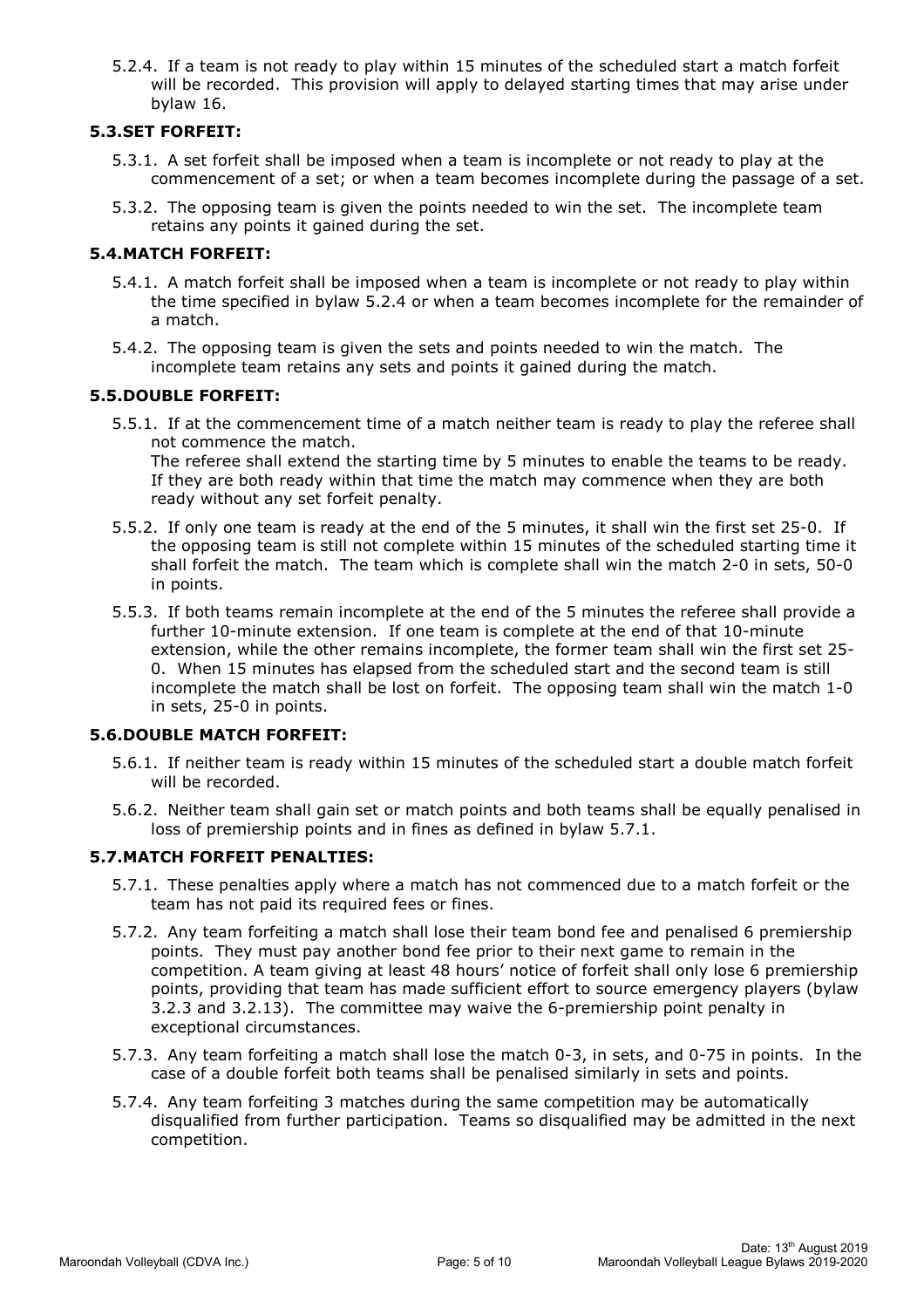#### **5.8.BYLAW INFRINGEMENTS WHEN MATCH IS PLAYED:**

5.8.1. INCOMPLETE SCORE SHEET: In a match where a registered player has been omitted from the score sheet, or not struck out for pre-paired sheets, entered incorrectly or incompletely due to clerical error the results of that match shall stand but the team will be penalised by loss of a premiership point.

#### <span id="page-5-0"></span>**5.9.PROVISION FOR PARTIALLY COMPLETE TEAMS:**

In principle, it is expected that teams should be complete, as defined in bylaws [3.2.9](#page-3-2) and [3.2.10,](#page-3-3) for all matches. Bylaw [3.2.6](#page-2-3) shall apply in regard to players arriving after the commencement of a set.

- 5.9.1. Partially Complete teams in competition matches shall be penalised in set points as follows:
	- (a) If a team is reduced to less than 5 on court players it will be penalised according to bylaws [5.3](#page-4-2) and [5.4.](#page-4-3)

## **6. UNIFORMS:**

- <span id="page-5-3"></span>6.1.All registered team players except the Libero are required to wear the uniform of their team. The Libero player is required to wear a uniform that is different from the team uniform. For emergency fill in player, refer to bylaw 6.10.
- 6.2.A player's uniform shall consist of a top/jersey and shorts/skirt.
- 6.3. Tops/jerseys may be a mixture of short and long sleeves.
- <span id="page-5-1"></span>6.4. Players' tops/jerseys must be numbered front and back from 0 to 99. The numbers must be of a contrasting colour to the tops/jerseys, permanently affixed to the tops/jerseys, and be at least 8 cm. in height on the chest and at least 15 cm. in height on the back. The stripe forming the number shall be a minimum of 2 cm. wide. Each player for each team on court must have a unique number.
- 6.5. Players may wear tracksuit pants over shorts. The tracksuit pants must conform to the requirements for shorts regarding colour.
- 6.6.A player, other than the Libero, shall be regarded as being out of uniform if, in the opinion of the first referee:
	- (a) the player's top/jersey and/or shorts/skirts is noticeably different in style or colour to those worn by the majority of players in the team; or
	- (b) the numbers worn by the player do not conform to the requirements of bylaw [6.4,](#page-5-1) or are noticeably different in style and colour to those worn by the majority of players in the team.
- <span id="page-5-2"></span>6.7. Teams are required to be in uniform from the start of the competition. Teams out of uniform will incur a loss of 1 premiership point. The Committee may, at its discretion, vary the application of this bylaw [\(6.7\)](#page-5-2) upon written request from the team.
- 6.8. During the finals, a team will be penalised 8 match points for each player out of uniform, that penalty being applied during the set in which the offending player first appears. The maximum number of points that may be lost is 25.
- 6.9. It is forbidden for a player to wear any object that may cause an injury to themselves or any other player, such as jewellery, pins, bracelets, casts, caps, watches, inappropriate footwear etc. Players may wear elastic headbands.
- 6.10. An emergency player (bylaw [3.2.3\)](#page-2-0) is NOT permitted to wear the uniform of the team they are filling in for, and the requirements set out in bylaws [6.1](#page-5-3) through 6.7 inclusive shall not apply to the emergency player.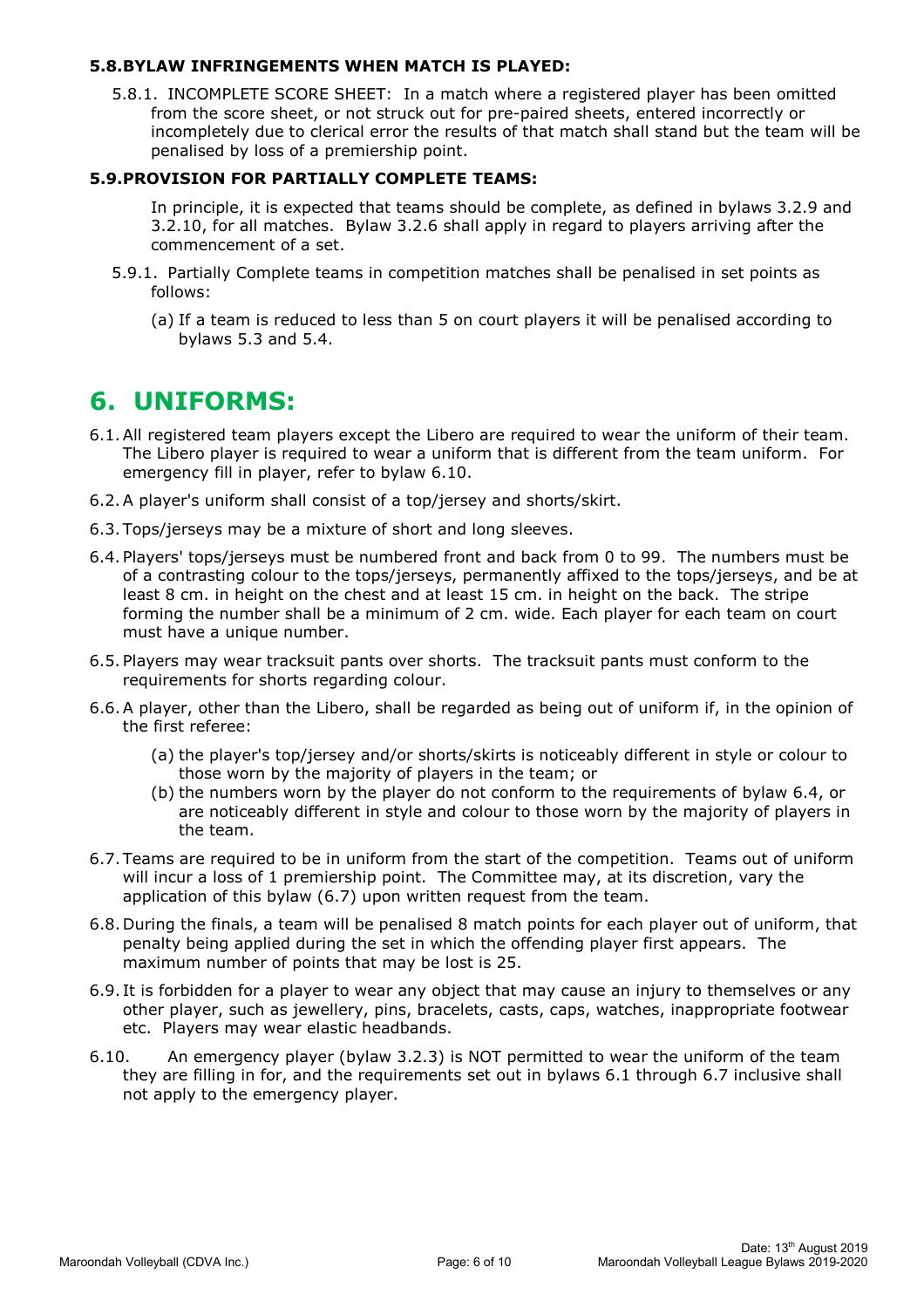# **7. ELIGIBILITY FOR FINALS MATCHES:**

- <span id="page-6-0"></span>7.1. To take part in the finals of any grade, a player must have played at least a third of the season's matches with that team.
- 7.2. In exceptional circumstances, the Committee shall have the discretion to vary bylaw [7.1](#page-6-0) upon written application from a team.
- 7.3.Where a player has transferred during the season, the player can only be considered for finals eligibility with the team they are registered with at the conclusion of the season.

# **8. DUTY OBLIGATIONS:**

No match shall commence without 2 (TWO) duty persons being present.

- 8.1. The team shown first in the draw shall provide a person responsible for scoring and the opposing team shall provide a person for line umpiring. Team captains may alter duty obligations by mutual agreement.
- <span id="page-6-1"></span>8.2. In the event of one team failing to provide a duty person at the commencement of the match, then the match shall not commence before the required duty person is supplied, in which case the provisions of bylaw [5](#page-3-1) shall apply to the offending team. A team failing to provide a duty person will be penalised 1 penalty point.
- 8.3. The court manager shall have the discretion to vary bylaw [8.2](#page-6-1) in the spirit of good sportsmanship or by exceptional circumstances.
- 8.4. If both teams have only six players and no duty person, each team shall play with five players and the sixth player from each team will perform duty.

#### *EXPLANATORY NOTE:*

*Bylaw 3.2.2 allows for an emergency player to play and provide the duty requirements.*

## **9. DISPUTES AND DISCIPLINARY COMMITTEE:**

- 9.1. In the case of disputes or breaches of discipline Maroondah Volleyball. may set up a DISPUTES or DISCIPLINARY COMMITTEE. The chairman shall be a person independent of the dispute.
- 9.2.Any player or coach who wishes to make a formal complaint against a referee or official must do so in writing and deliver the letter to the Secretary within 7 days. Such dispute may be forwarded to the Disputes Committee.

# **10. PLAYERS' CONDUCT:**

- 10.1. The conduct of participants must be in accordance with the spirit of fair play and the following principles:
	- (a) show a respectful and courteous attitude toward all but not limited to the venue staff, officials, referees, players, opponents and spectators.
	- (b) avoid actions and attitudes aimed to influence the decisions of referees or to cover up faults committed by their team.
	- (c) avoid actions and attitudes aimed at prolonging dead times or considered deliberate delays of the game.
	- (d) uphold the intent of the bylaws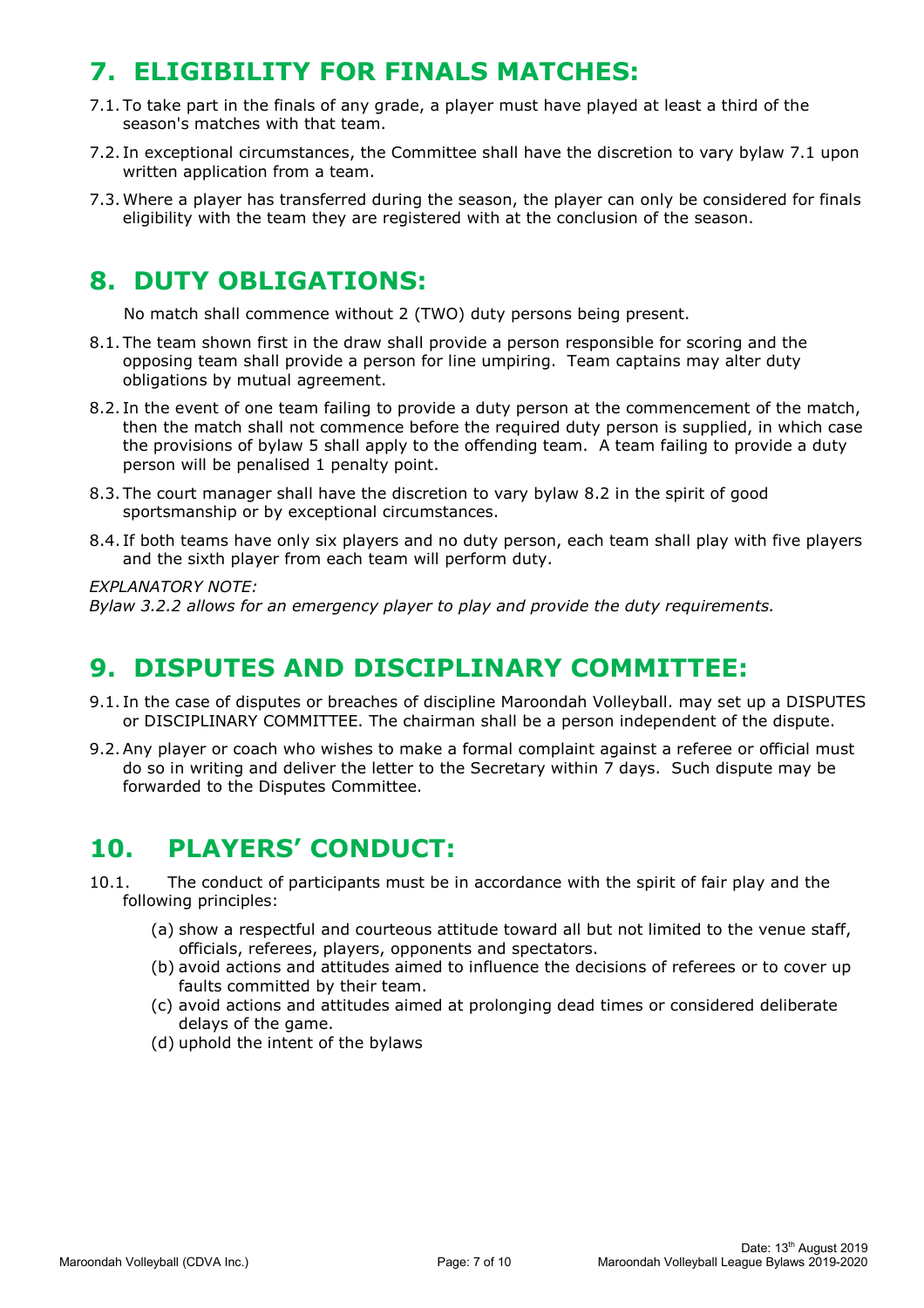## **11. PLAYING ETIQUETTE:**

- 11.1. Warm-up or practice is prohibited where this can interfere with matches still in progress.
- 11.2. At the end of each set the players shall, at the first referee's call, proceed to the opposite court.
- 11.3. At the end of the game the teams shall, at the first referee's call, proceed in an orderly manner to shake hands at the net.
- 11.4. At all times, the ball must be passed under the net promptly, NOT THROWN, when being returned to the server. Note: Placing the ball on the centre line for the other team to retrieve is not good playing etiquette.

# **12. ON COURT DISCIPLINE – YELLOW/RED CARDS:**

Players should be aware of the Misconduct and Sanctions Provisions Rule 21 of the Rules of the Game.

- 12.1. The following misconduct may be disciplined on court by the first referee with the following sanctions:
- 12.2. If during any season a player is issued a sanction (penalty, expulsion or disqualification) in three separate matches they shall be suspended for the next match after the third sanction. A one-match suspension shall apply for each subsequent issue of a sanction during the remainder of the season (which shall include the finals).

# **13. FEES:**

- 13.1. Each team on entry shall pay a team entry fee and a team bond, the amount of which shall be determined by the Committee prior to the commencement of a season or competition.
- 13.2. Match fees and team bonds shall be payable as determined by the Committee.

# **14. ANNUAL GENERAL MEETING:**

- 14.1. A team, which sends a representative to the Annual General Meeting, shall receive 5 bonus premiership points if that representative is a registered member of the team being represented.
- 14.2. A member can represent a maximum of one team in each competition in which they play.

## **15. COMPETITION ROUND INTERRUPTION OR CANCELLATION:**

- 15.1. In the event of the cancellation of a competition round no team shall receive any premiership points, sets or match points.
- 15.2. In the event of the disruption of a competition round not leading to the cancellation of a round, the Committee will have the right to decide the effect of each disruption on its merits. A rough outline is provided in Appendix B as a guide, but the Committee will decide each event on its merits.
- 15.3. In determining finals eligibility, all players of teams affected by the cancellation of the competition round or competition games shall be credited with having played a match.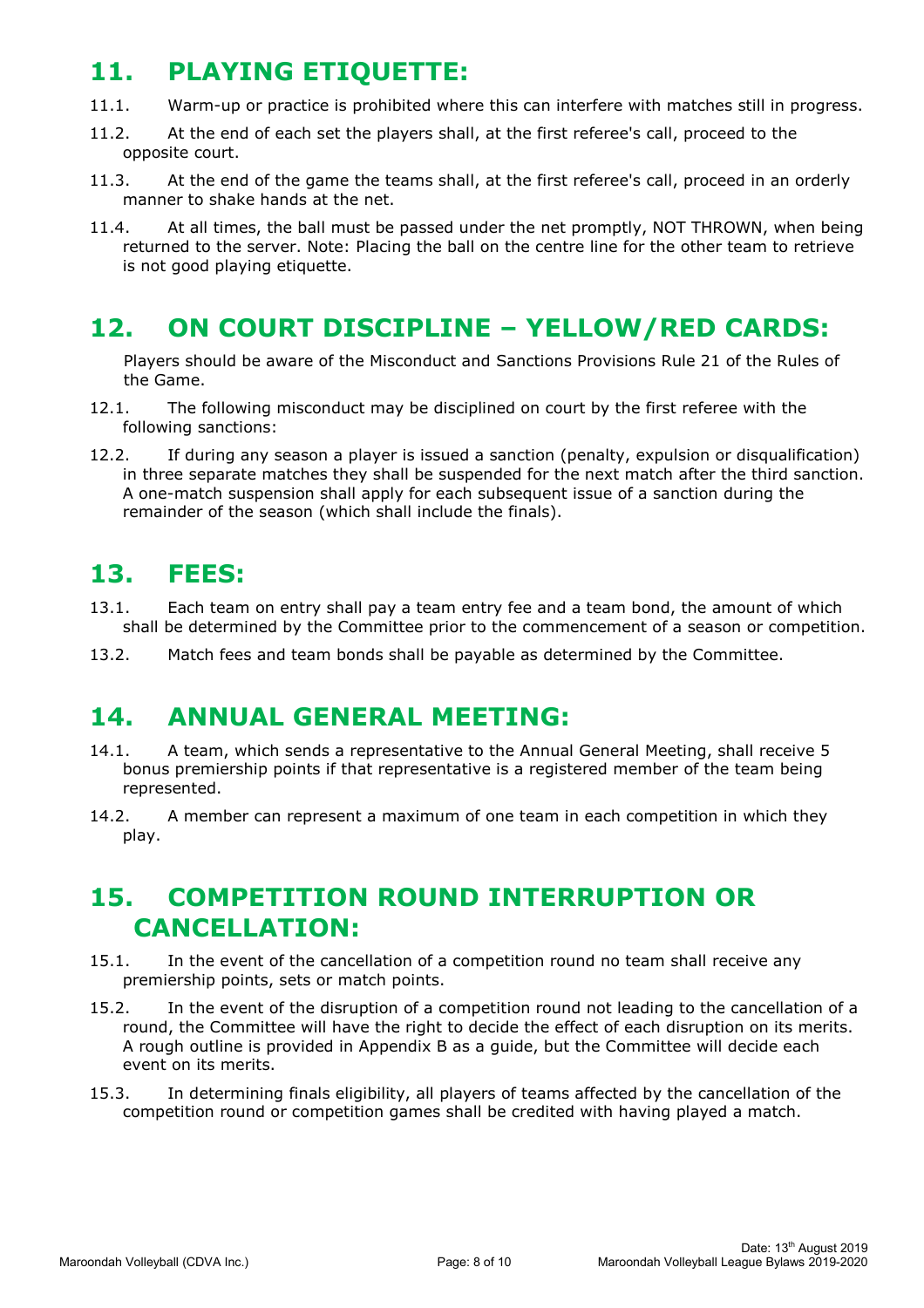## <span id="page-8-0"></span>**16. DELAYS:**

16.1. The Committee or Court Manager may delay the start of a match where there are deemed to be exceptional circumstances or events that may hinder the start of matches at their scheduled starting time. All bylaws relating to the scheduled starting time shall be varied in accordance with the delay implemented, save that no starting time shall commence before the original scheduled starting time, without the consent of the Court Manager, the match referee and both team captains and/or coaches.

## **17. LIBERO PLAYER:**

- 17.1. A player nominated as Libero remains Libero for the remainder of that set.
- 17.2. A player substituting for an injured Libero remains Libero for the remainder of that set.
- 17.3. If no other legal substitution is available a Libero player can be substituted for an injured player. If the Libero player is on court at the time, the Libero player will be replaced by the original player for that position and the Libero will replace the injured player.

## **18. SUBSTITUTIONS:**

Generally, the Association adopts the rules of FIVB. In the case of substitutions, the Association follows the Twelve Substitution Rule rather than the international Six Substitution Rule.

- 18.1. In sections 3 and below complete teams may adopt the Maroondah Volleyball League Alternative Substitution Rule where substitute players may be rotated through positions 1 and/or 4 instead of the Twelve Substitution Rule.
- 18.2. The captain of the team must notify the referee if they wish to use the Alternative Substitution Rule before the start of each set or the start of the match if using it for the whole match.

# **19. FIVB RULES:**

- 19.1. The FIVB rules current at the commencement of each season shall be the FIVB rules adopted for that season.
- 19.2. The committee may from time to time publish policies that vary the FIVB rules adopted for the season for suitable modification to the playing conditions.

# **20. MAROONDAH VOLLEYBALL POLICIES:**

- 20.1. The Committee may from time to time release or update various policies that guide member and spectator behaviour when involved in activities undertaken by the Association. This includes variations to the FIVB rules as outlined in section 19.
- 20.2. Policies will be published on the Association's website and notification of such publications will be provided to the members.
- 20.3. Members or spectators found in breach of published policies may face tribunal actions.